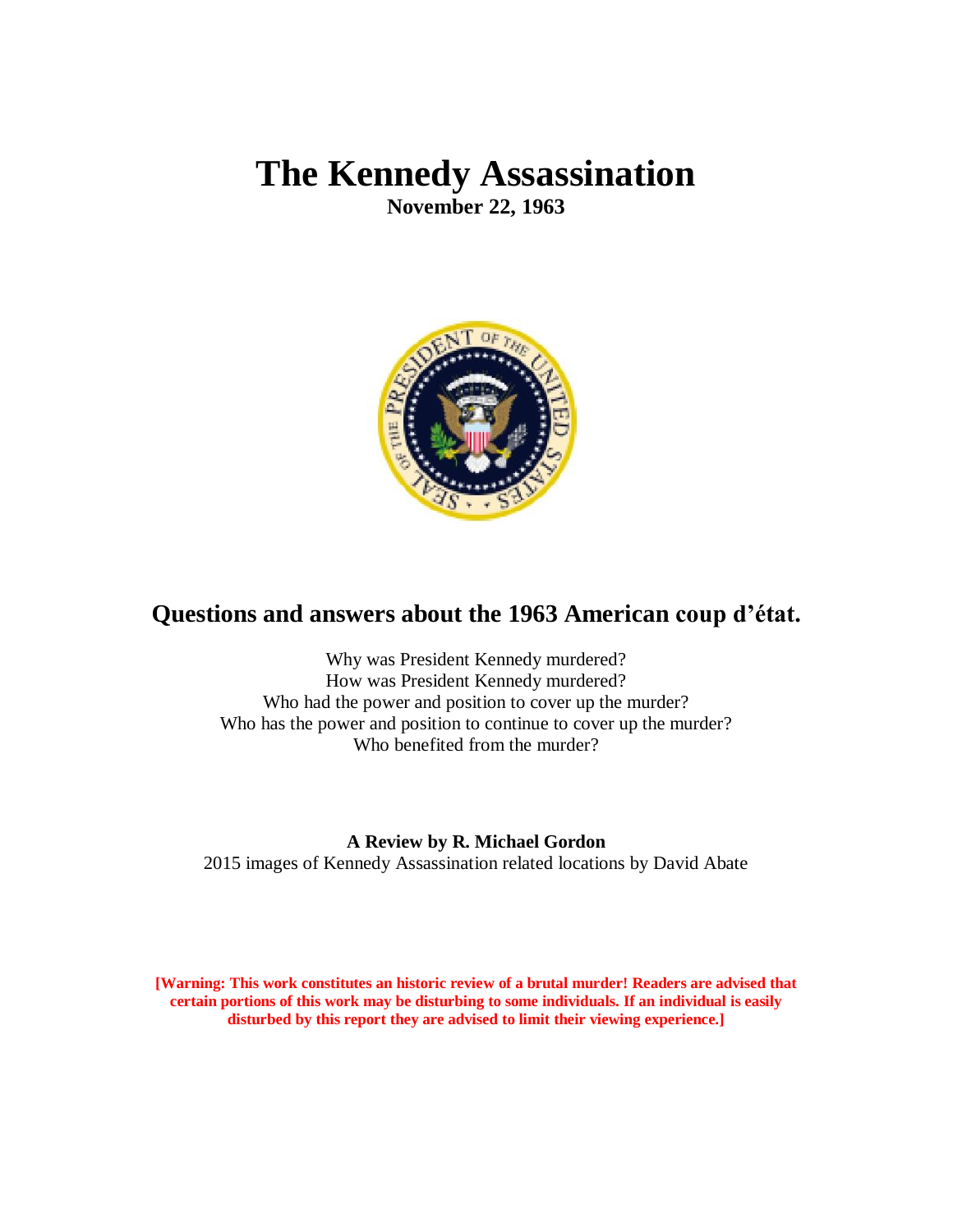#### *For JFK*

*Powerful members of the United States government want the American people to believe that this was a simple murder committed by one man.* 

*In point of fact, these United States government officials do not want the American people to know the truth about the Kennedy murder as seen by the thousands of documents related to this murder still marked top secret.* 

*Only the American people demanding the truth in great numbers can change that verdict to an inside coup d'état carried out by a small team of rouge members of the Central Intelligence Agency.*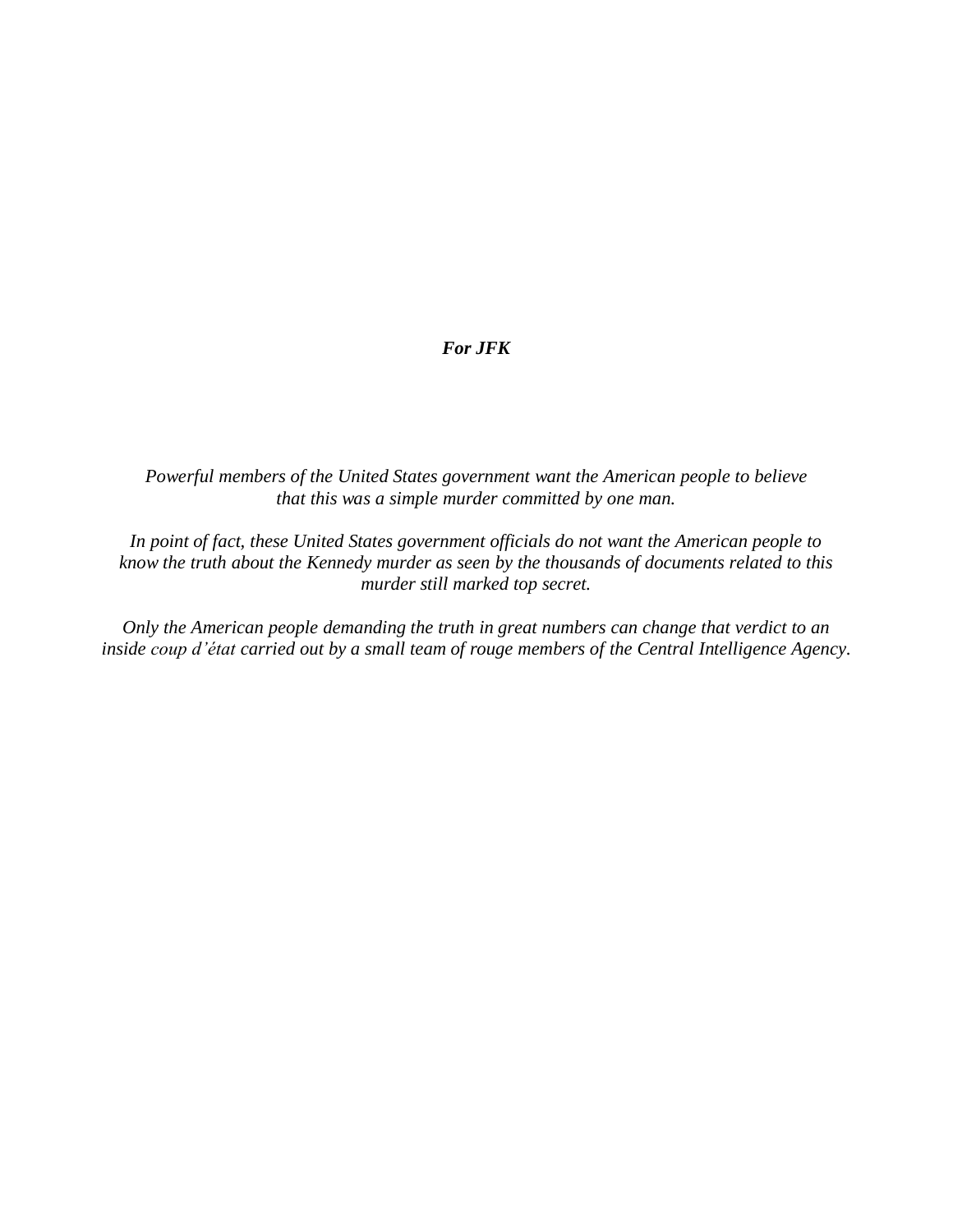#### A Call to Arms

On November 22, 1963, the President of the United States of America was murdered in Dallas, Texas as he rode in a limousine allegedly under the watchful eyes of his secret service detail. It was not long after that event that official Washington closed ranks on a single individual as the so-called "Lone Gunman". Without so much as a preliminary investigation it was reported that a man named Lee Harvey Oswald had committed the murder, and further, that there was no conspiracy. For more than half a century the American people have endured that convenient lie, and as of this writing still have not been told anywhere near the whole truth of who, what, and why President Kennedy was assassinated.

All we, as Americans in a reportedly free country are allowed to know is the when and where. It is well past time for the American people to demand to know – and I really mean demand – who actually murdered the president; who ordered the hit; who gained what from this open murder case; and what the true purpose was to be gained for his killing. Without this vital historic information the United States will continue to be a nation run by a small group on individuals who treat the people of this nation as children who are not entitled to the truth of their own history.

Within these pages of *The Kennedy Assassination* we shall endeavor to answer the who, what and why of that tragic day which so brutally unfolded its deadly shots along a small curving stretch along Elm Street in Dealey Plaza in November 1963. To be certain there will still remain those who see the Warren Commission Report issued by the United States government as the whole and complete truth. In a truly free and open society, no matter how incorrect that conclusion is – and it is completely incorrect – they must be allowed to believe in such fiction. However, for the vast majority of Americans who prefer to learn the truth surrounding the murder of John F. Kennedy we humbly direct then to the history, photos, diagrams, testimony and conclusions held within these humble pages.

In truth these images, events and conclusions belong righty to the American people – all of them – and it is to all of them that the inevitable truth finds the light of day. It is hoped that at least some of that historic light will come from these pages.

R. Michael Gordon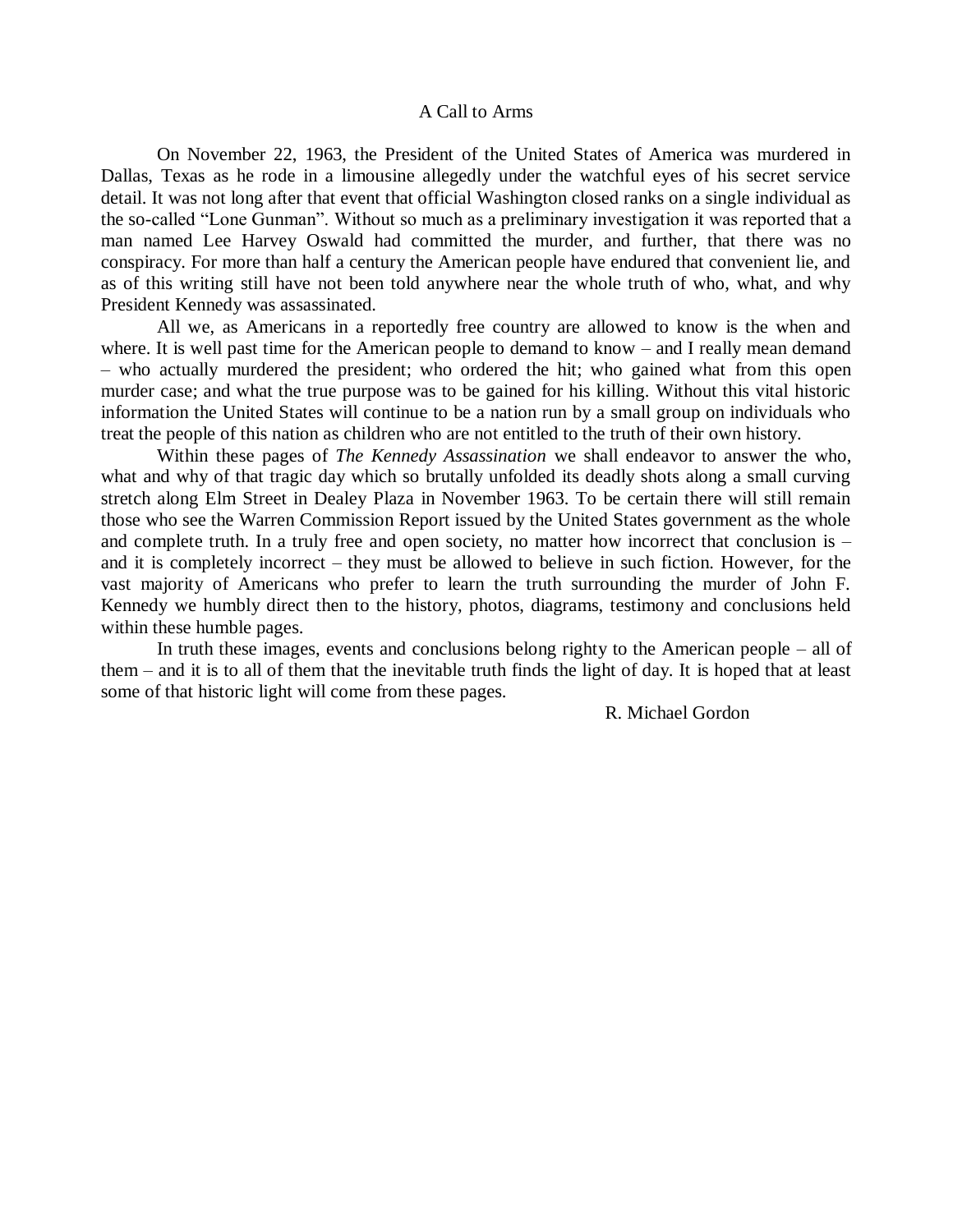## **Table of Contents**

#### **Section 1: The Assassination Environment**

**o** Why was President Kennedy murdered and by who?

An historic Pre-assassination timeline

**o** An Historic Post-assassination Perspective from Hindsight

#### **Section 2: The Kennedy Assassination**

**o** How Kennedy and Oswald were set up in Dealey Plaza November 21/22, 1963

**o** How many shots were fired?

**o** Two American Heroes

**o** Was Oswald on the 6<sup>th</sup> floor during the shooting?

**o** The Neck Wound

**o** The Back Wound

**o** The Head Wound

**o** The "Magic Bullet"

**o** The Zapruder Film

**o** The doctored Zapruder Film

#### **Section 3: The Conspiracy Continues**

**o** Was there acoustical evidence of the shots?

**o** What was the sequence of ambush shots?

**o** Jack Ruby: the Dealey Plaza inside man

**o** Witnesses who saw Oswald and Ruby together before the murder

**o** Were Additional Shots Fired?

**o** The Third Sniper Victim – James T. Tague

**o** The Dal-Tex Building

**o** The County Criminal Courts Building

**o** Altering the Kennedy Murder Site

#### **Section 4: The Eyewitnesses**

**o** What was the reaction after the shots?

**o** The Grassy Knoll Witnesses

**o** The Unidentified Photographic Witness – The Babushka Lady

**o** The Missing Photographic Evidence

**o** Assassination witness/victim, Texas Governor John B. Connally

**o** The Assassin

#### **Section 5: Post-assassination Activity**

**o** Oswald's Movements and the Tippit Murder

**o** The Aftermath

**o** The Weapons from the Texas School Book Depository

**o** Dallas Police Station statements by Lee Harvey Oswald.

**o** The Oswald Murder, November 24, 1963

**o** Oswald's .38 Smith & Wesson Revolver

**o** The Backyard Photos, March 1963

**o** Beyond the Backyard Photos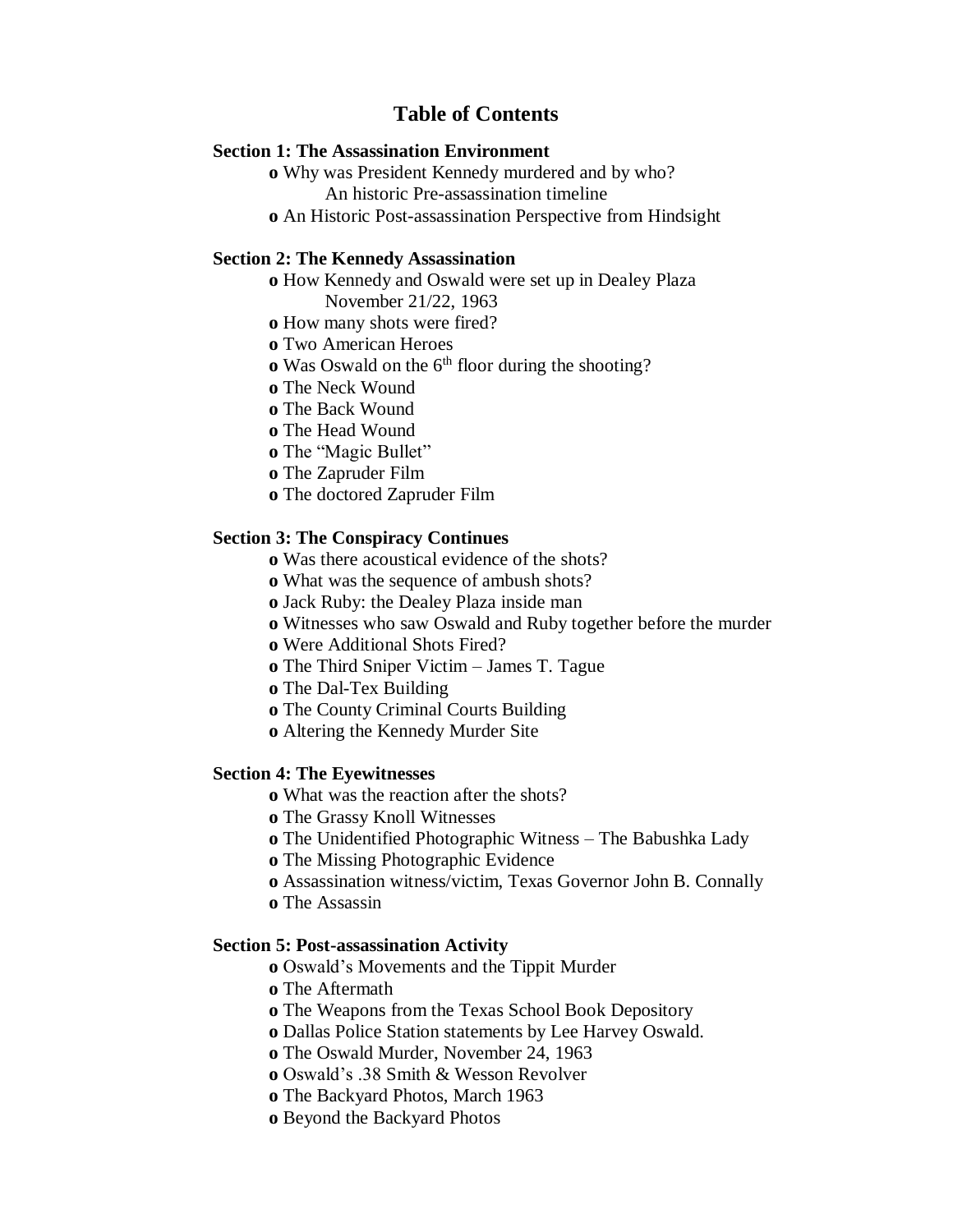**o** The Testimony

**o** The Oswald Murder Trial

**o** If Oswald was the Lone Assassin why…

#### **Section 6: The Cover-up Accelerates**

- **o** Parkland Hospital
- **o** The Fake Kennedy 'Autopsy'
- **o** The next murder
- **o** Three more murders to cover-up the conspiracy

## **Section 7: The Government Cover-ups**

**o** The Warren Commission

**o** The House Select Committee on Assassinations

### **Section 8: The Post Kennedy Assassination Murder Files**

Selected Bibliography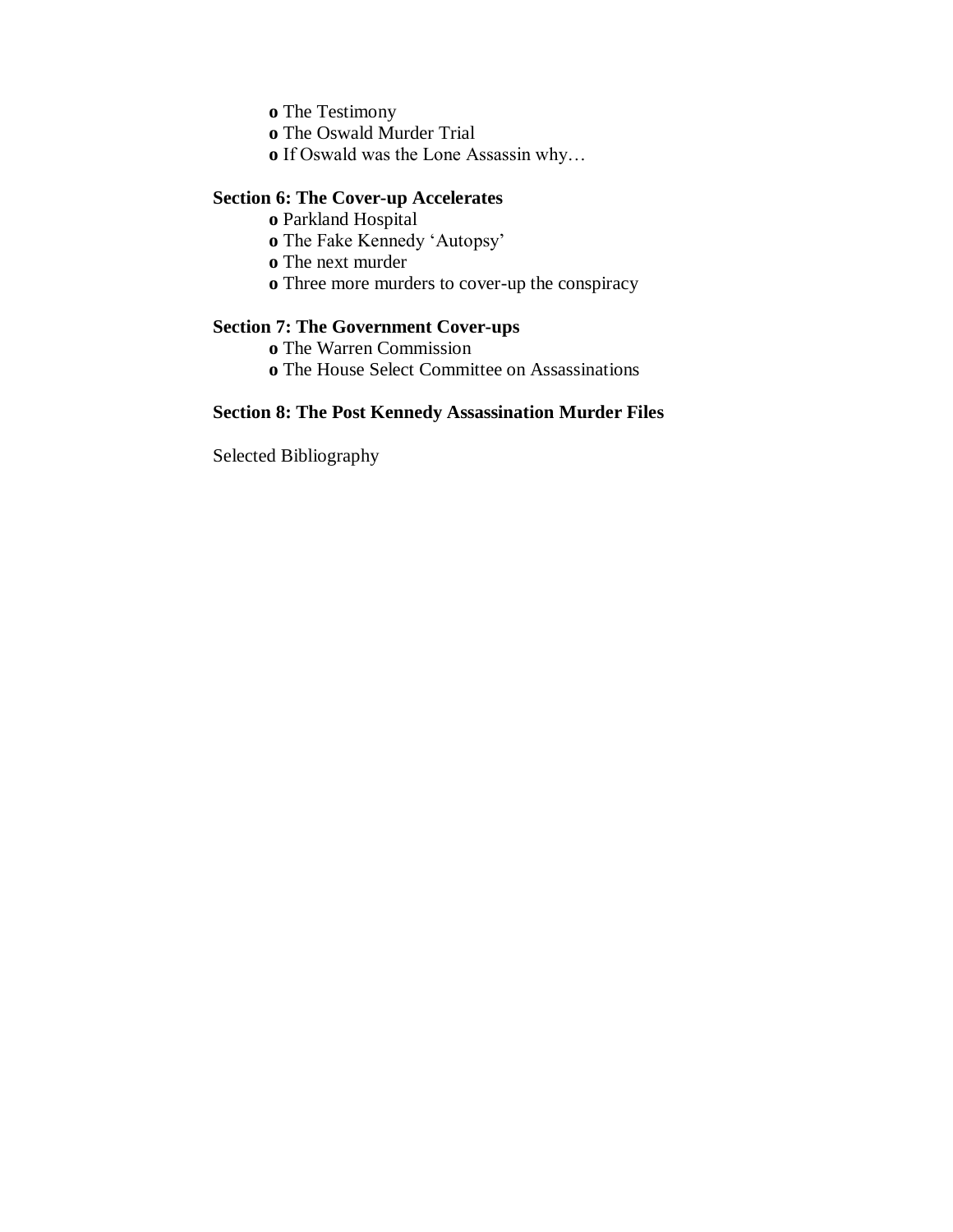# **Section 1 The Assassination Environment**

Why was President Kennedy murdered and by who? An Historic Perspective from Hindsight

#### **CIA EXECUTIVE ACTION MURDERS**

 Belgian Congo Prime Minister Patrice Lumumba, November 2, 1960 Dominican Republic President Rafael Trujillo, May 30, 1961 South Vietnam President Ngo Dinh Diem, November 2, 1963 United States President John F. Kennedy, November 22, 1963 Chilean General Rene Schneider, October 22, 1970 Portuguese Prime Minister Francisco de Sá Carneiro, December 4, 1980

**[Warning: This work constitutes an historic review of a brutal murder! Readers are advised that certain portions of this work may be disturbing to some individuals. If an individual is easily disturbed by this report they are advised to limit their viewing experience.]**

*"If the United States ever experiences as attempt at a coup to overthrow the Government it will come from the CIA. The agency represents a tremendous power and total unaccountability to anyone."* **By Arthur Krock,** *New York Times***, October 3, 1963**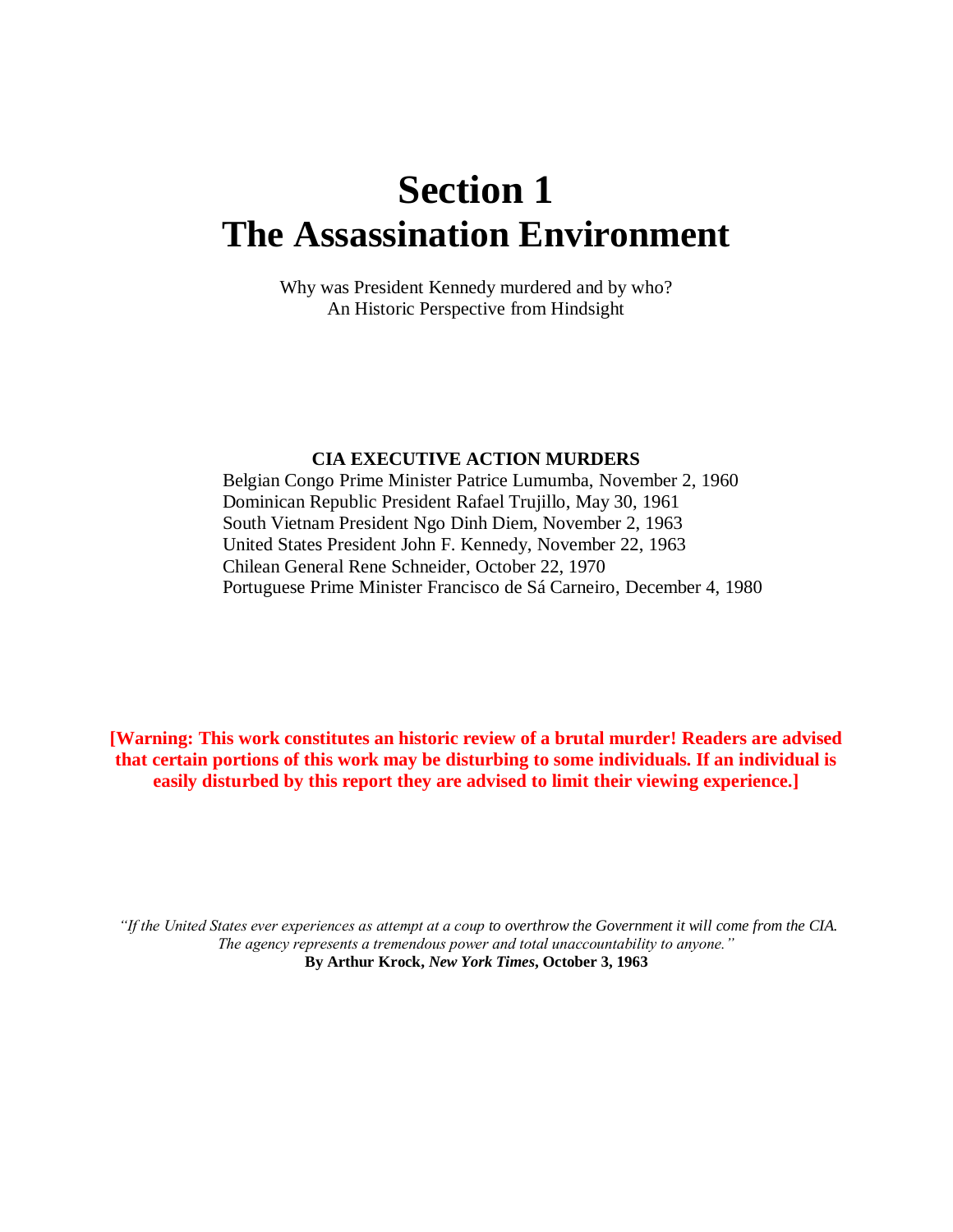## **Why was President Kennedy murdered and by who?**

An Historic Pre-assassination Timeline

*Answer:*

*As payback for the failed Bay of Pigs operation and the firing of three top level CIA executives; Kennedy's efforts to normalize relations with Cuba, Soviet Union and North Vietnam; as Kennedy was thought to be soft on communism by top leaders of the CIA. Additionally:*

*Money and power (changing the money supply to U.S bills) by a small group inside the U.S. Government backed by Texas oil money (who were losing their oil depletion millions), carried out by a small team of assassins inside the CIA.*

**July 25, 1947:** President Harry Truman forms the Central Intelligence Agency by executive action and not by Congressional law which absorbed the members of the wartime intelligence organization known as the Office of Strategic Services or OSS. All of the intelligence operations of today began during World War Two with the OSS which morphed into the CIA. **Its charter prohibits ALL domestic spying unless approved by Congress.**

All covert operations of the CIA were to be conducted without any overtly direct link to the United States government allowing for "plausible deniability" on the part of the government, in effect setting up a government within the government. **The CIA Director was to be "subject to no supervision, control, restrictions, or prohibitions."** This new spy organization became an instant rival to the power of FBI Director J. Edgar Hoover (1895-1972) who viewed it in just that light and an instant danger to the government and the people it was originally designed to protect.

CIA Staff officer and historian Thomas F. Troy wrote, "Hoover and Army and Navy intelligence simply did not want a new boy on the street. The Army had Army Intelligence, the Navy had Naval Intelligence; Hoover had everything else. The last thing they wanted was a new organization."

### **The Central Intelligence Agency (CIA) is an excellent example of absolute power corrupting absolutely.**

**January 5, 1949:** Lyndon B. Johnson (1908-1973) is sworn in as the junior Senator from Texas. He soon brings in John Connally (1917-1993) to organize and run his office.

**December 15, 1952:** Malcolm Everitt 'Mac' Wallace (1921-1971), Lyndon Johnson's favorite political assassin (i.e. murder), moves into a home at 2817 Crest Ridge Drive, Dallas, Texas. The home is some 9 miles from Dealey Plaza. Assassination researcher Barr McClellan wrote, "Johnson had in place a key political operative and gunman in a secure and private job [in Ling Electronics a company owned by a close friend of Johnson and his wife]. Naval Intelligence would oversee Wallace on behalf of Johnson."



2817 Crest Ridge Drive, Dallas, Texas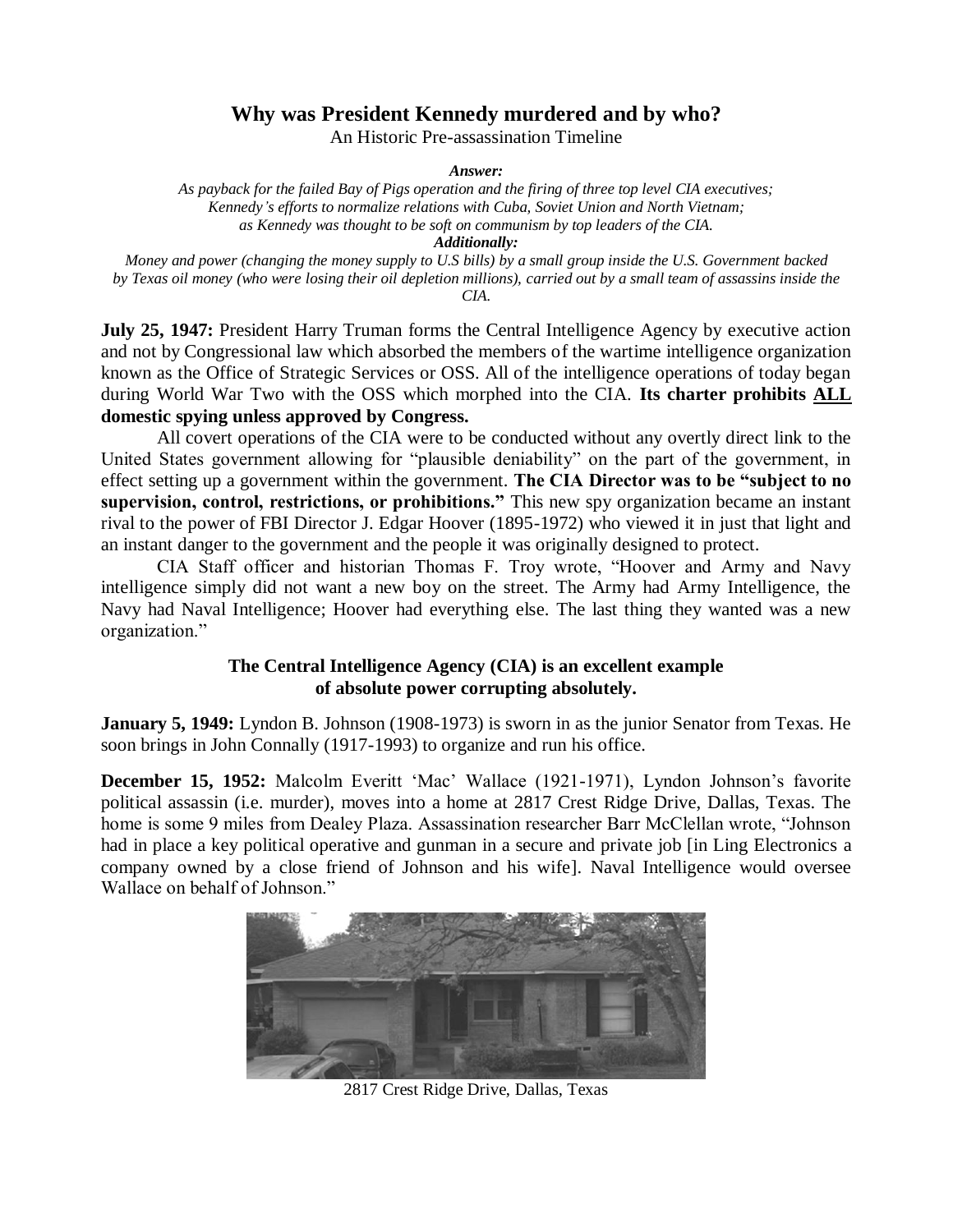**1953:** President Eisenhower appoints Allen Dulles (1893-1969) as Director of the Central Intelligence Agency.

**June 1954:** David Atlee Phillips (1922-1988) and E. Howard Hunt (1918-2007) become key members of CIA Director Allen Welsh Dulles's CIA psychological operations campaigns. Phillips would later serve as Lee Harvey Oswald's (1939-1963) case officer while using the alias "Maurice Bishop" before the Kennedy assassination.

It has been well documented that it was not long after, that an "Executive Action Program" was initiated aimed at murdering, foreign nationals, including the heads of state in several countries. These top agents and top administrators of the Central Intelligence Agency were in a "Cold War" and killing a premier or a president would not be unusual; in historic fact it became common practice for the CIA, many times without knowledge or approval of the President to murder a head of state or any number of lesser members of foreign governments.

**December 1954:** James Jesus Angleton (1917-1987) is appointed chief of counter intelligence. Angleton remarks, "If you control counter intelligence, you control the intelligence service."

**1955:** A Civil Air Patrol meeting (showing outdoor cooking) was photographed in 1955 with Lee Harvey Oswald (15-years-old) on the far right with David Ferrie (1918-1967) second from the left. Photograph **proves** that Oswald and Ferrie, not only knew each other, but trained together.



Civil Air Patrol outdoor cooking event – Civil Air Patrol Cadet Lee Harvey Oswald

On November 23, 1963, Edward Voebel, describing himself as a childhood friend of Oswald, informed the FBI that he and Oswald had been in the Civil Air Patrol and "David Ferrie was their commander." The FBI dismissed his claim (cover-up) until the House Select Committee on Assassinations investigated and confirmed the contact by the testimony of five individuals who had seen Oswald with Ferrie during meetings in the Civil Air Patrol Moisant Airport Squadron in New Orleans. With the release of the above photo it would be difficult for the FBI to continue the false claim of no contact – but that does not mean that they stopped trying.

Ferrie had been arrested in New Orleans by the FBI a few days after the Kennedy murder in connection with the murder and his connection to Lee Harvey Oswald, but he was soon released due to a lack of evidence at that time.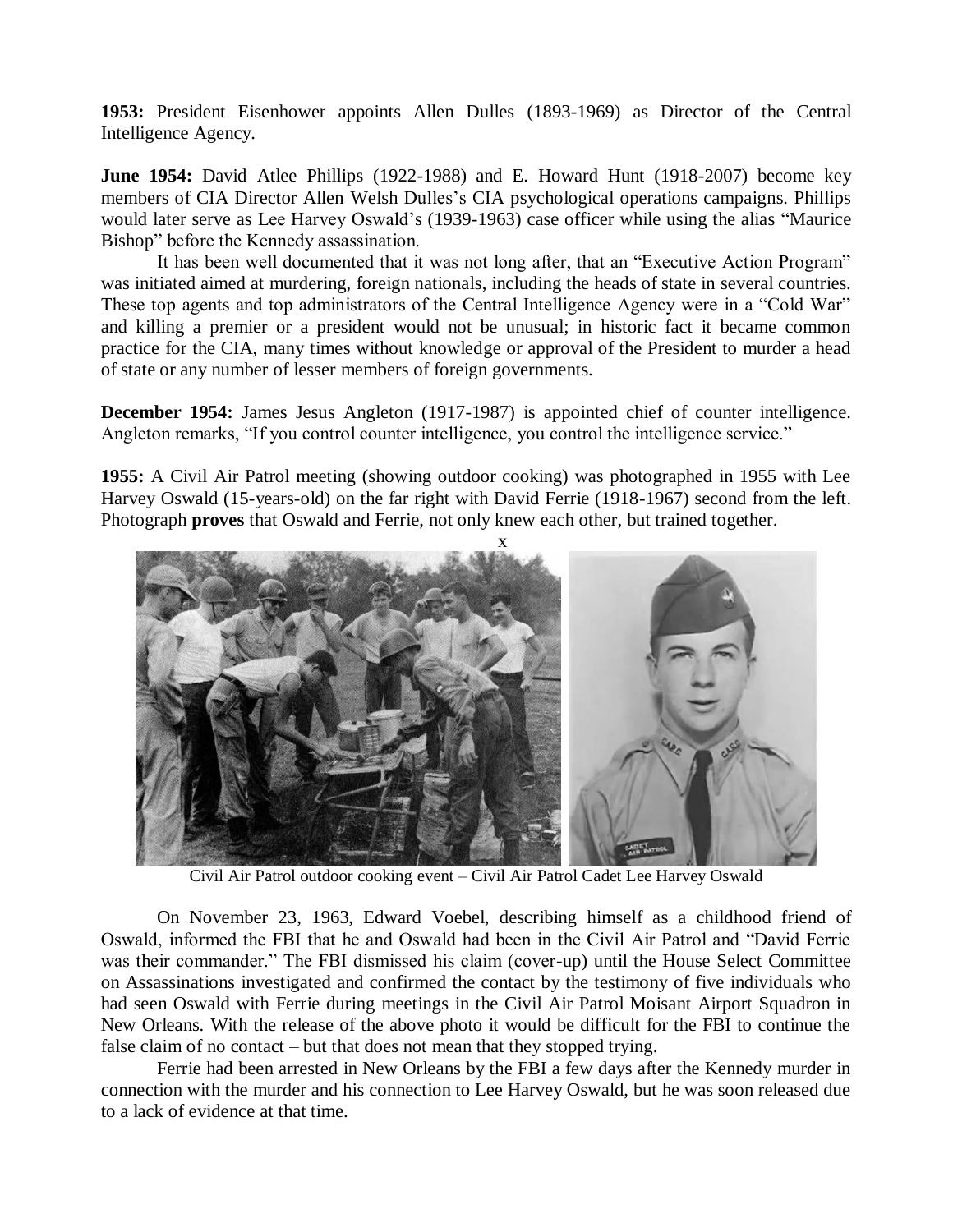**January 1957:** Lee Harvey Oswald, service number 1653230, graduates from Marine basic training in San Diego, California. Marine Col. Folsom would later report that while he was in the Marines Oswald was given a Russian language test.



**January 1957 – August 1957:** Oswald attends the Defense Language Institute in Monterey, California. He is expanding his Russian language skills. Upon returning to the United States a friend in Dallas would recall that he was "amazed by Lee's almost perfect command of the language. To know Russian as he did was remarkable…" The question is: How many teenage American Marines at the time spoke fluent Russian?

**September 12, 1957:** Marine PFC Lee Harvey Oswald arrives at his base in Atsugi, Japan, a key American CIA staging area for the top secret CIA U-2 spy plane located 25 miles south of Tokyo. He worked as a radar operator tracking the U-2 flights over the Soviet Union, speaks fluent Russian and **has an active Top Secret 'compartmentalized' clearance.** In effect, Oswald was working for the CIA. Oswald would have known a great deal about the capabilities and operations of the U-2 including its range, altitude ceiling, photographic abilities and perhaps most importantly, which areas were being targeted by the U-2. As far as can be determined Oswald stayed loyal to the United States, never divulging what he knew about one of America's most valuable intelligence assets still in operation by NASA and the NSA.

He goes on temporary duty in the Philippines in January 1958 and Taiwan in September 1958. Considering his clearance level his activities on temporary duty could very well of had an intelligence component. In September 1958 Oswald was treated for gonorrhea which was listed in his records as having been contacted "in the line of duty." It has also been reported that Oswald was 'involved' with a Japanese woman when he worked at Atsugi who turned out to be a Soviet KGB agent. It would appear that Oswald was 'operational' as early as 1958.

**November 1958:** Oswald returns to the United States by ship, assigned to El Toro Marine Air Station in California. He was on duty at the base for nine months. James Botelho, a fellow Marine who was Oswald's roommate who later became a judge in California remarked, "Oswald was not a Communist or a Marxist… **Oswald was on an assignment in Russia for American intelligence**."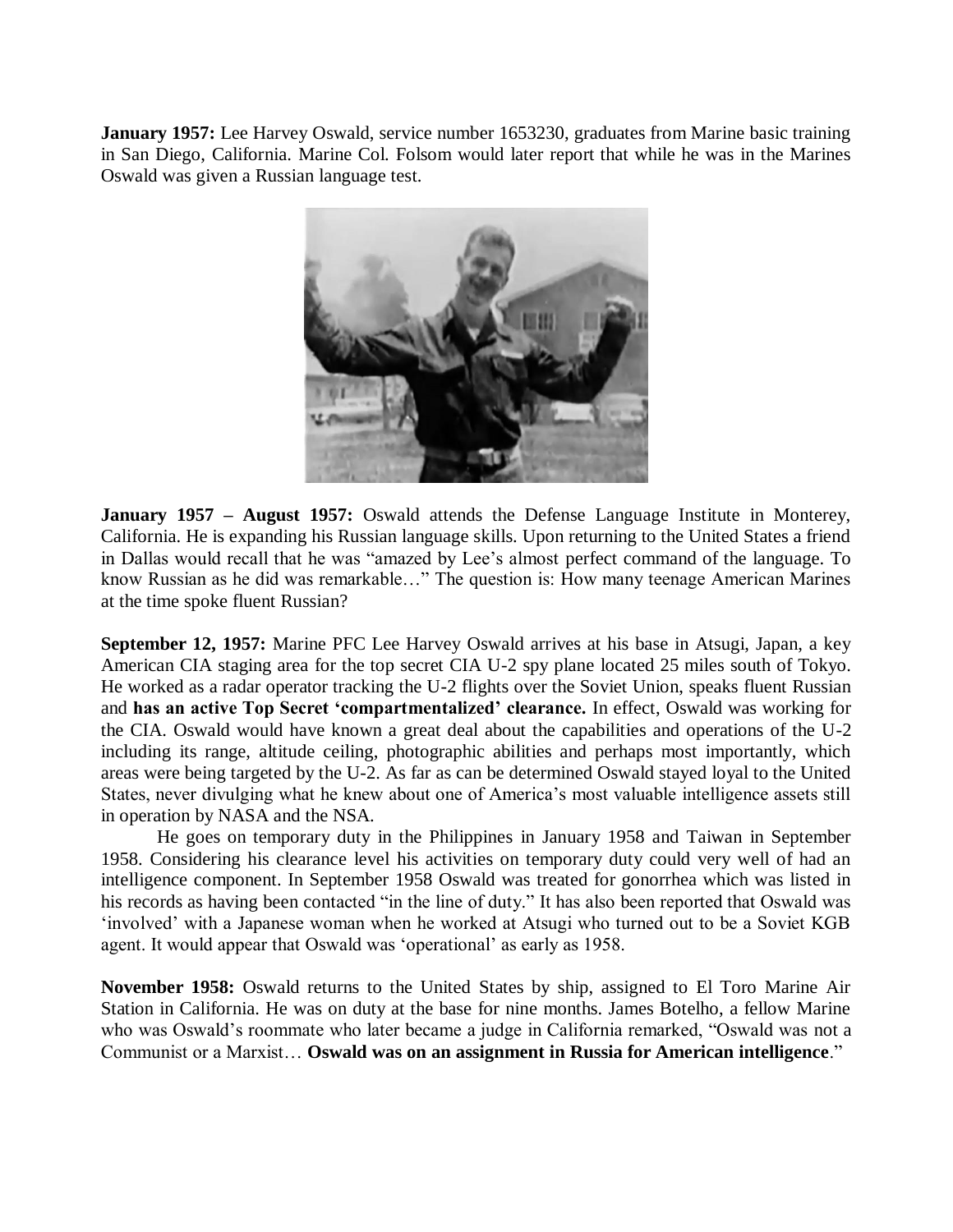**September 11, 1959:** Oswald separates from the United States Marines. His documented medical record upon separation indicated that he **"consistently showed no signs of emotional problems or mental abnormalities."**



**A** - Marine PFC Lee Harvey Oswald

**B** - The 'reported' inactive military I.D. card for Oswald shows a later non-military photo and an incorrect description of his military rank. A PFC is an E-3 not an E-2! The photo also appears to be a much later image of Oswald after his return from the USSR.

**September 20, 1959:** Oswald departs the United States on a freighter out of the port of New Orleans bound for France and then on to England. He then travels to Finland and takes a train to Moscow arriving on October 16, 1959. He is 19 years old. How the impoverished Oswald was able to pay his passage overseas has yet to be completely established.



American passport photograph of Lee H. Oswald issued in Los Angeles, California

**October 31, 1959:** Oswald 'defects' to the Soviet Union as an American agent; **part of the CIA/ONI (Office of Naval Intelligence) False Defector Program.** While in the Soviet Union Oswald's CIA contact was USAF Captain Dr. Alexi Davison, a top U.S. spy, who worked out of the American Embassy in Moscow. Oswald met with Davison on several occasions while in the Soviet Union; meetings which could not have been missed by the Soviet Secret Police.

The False Defector Program was operated by a very small team inside the CIA [carve out] under the supervision of James Jesus Angleton who used ex-military personnel for this spy